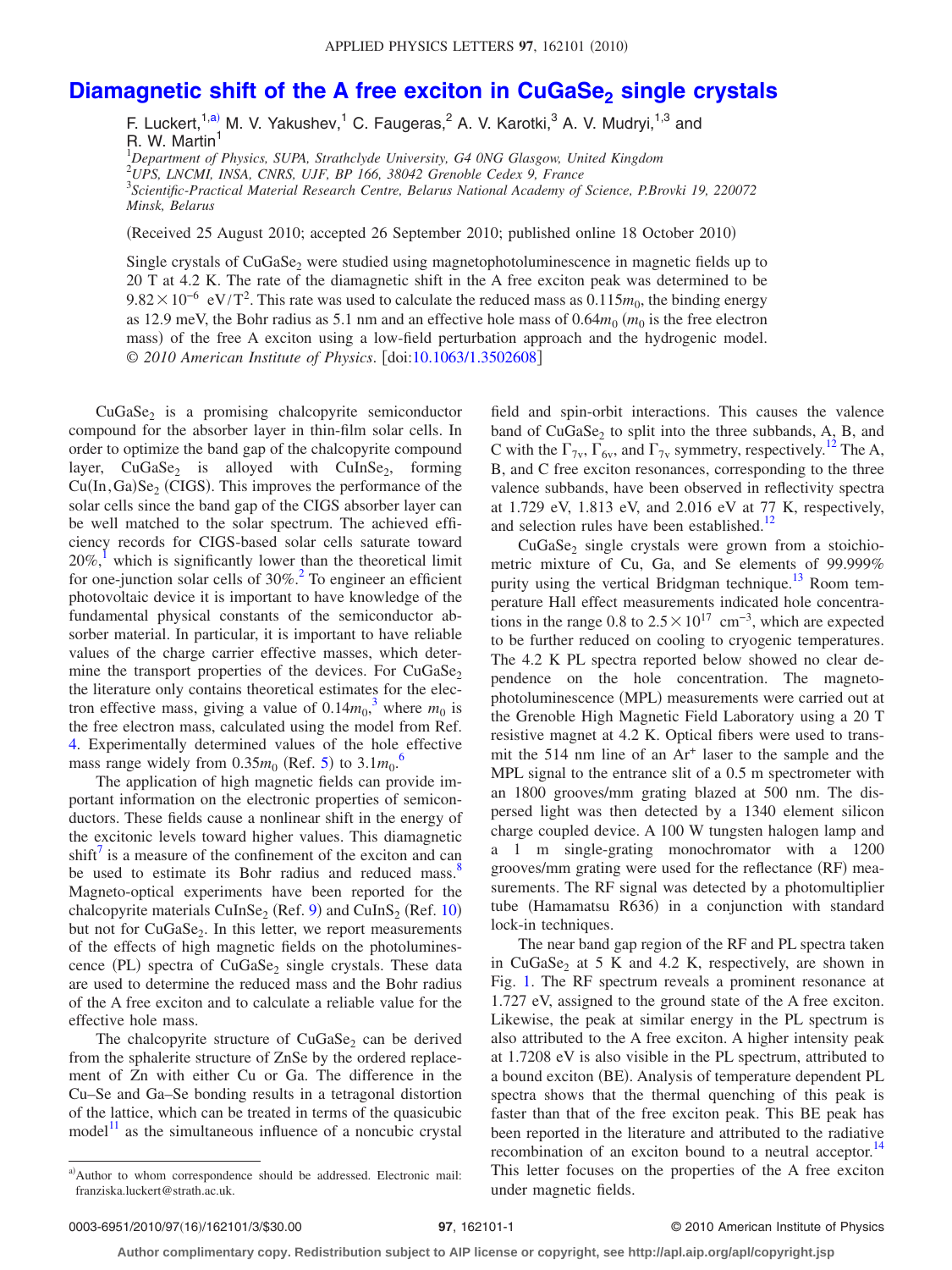<span id="page-1-0"></span>

FIG. 1. RF (a) and PL (b) near band gap spectra for  $CuGaSe<sub>2</sub>$  single crystals, taken at 5 K and 4.2 K, respectively. The A free exciton and a BE peak are labeled.

Increasing the magnetic field strength from 0 to 20 T results in nonlinear blueshifts in both the BE and the A free exciton lines, as shown in Fig. [2.](#page-1-1) In order to accurately determine the dependence of the spectral position of the A free exciton on the magnetic field strength, the A and BE peaks have been fitted with Gaussians. The total shift in the A free exciton peak from 0 to 20 T, was measured to be 3.4 meV. The full width at half maximum (FWHM) of the A free exciton peak was 4.5 meV and did not change with increasing magnetic field. No field-induced peak splittings are resolved in the spectra, which is probably due to the relatively large FWHM.

The diamagnetic shift in the free A exciton peak under the influence of magnetic field is caused by the deformation of the relative motion of the electron and hole in the exciton caused by Lorentz forces. $\frac{7}{1}$  For weak magnetic fields, the effects of such deformation can be treated as a perturbation. For the ground state, with an *s*-envelope wave-function and angular momentum of  $l=0$ , this deformation can be described in terms of an admixture of the *p*-envelope functions

<span id="page-1-1"></span>

FIG. 2. (Color online) PL spectra of the free A exciton and the BE under magnetic field from 0 to 20 T taken at 4.2 K.

<span id="page-1-3"></span>

FIG. 3. (Color online) The evolution of the free A exciton PL peak position under the influence of a magnetic field. The solid line represents a quadratic fit up to 14 T.

with  $l=1$ . As a result, the angular momentum of the exciton becomes proportional to the magnetic field strength *B*. The energy of a magnetic dipole in a magnetic field is also proportional to *B*, resulting in an overall quadratic dependence of the excitonic energy with respect to *B* for the low magnetic field region as follows:

<span id="page-1-2"></span>
$$
E(B) = E_0 + c_d B^2,\tag{1}
$$

where  $E_0$  is the zero-field spectral position of the exciton peak and  $c<sub>d</sub>$ , the rate of the shift, is a material parameter proportional to the square of the size of the exciton wave function in the plane perpendicular to the field.

The strength of the magnetic field can be characterized by the nondimensional parameter  $\gamma = \hbar e B/(2Ry^* \mu)$ ,<sup>[15](#page-2-14)</sup> where  $\hbar$  is Planck's constant, *e* is the electron charge,  $Ry^*$  is the excitonic Rydberg energy, and  $\mu = m_e m_h / (m_e + m_h)$  is the reduced mass of the exciton,  $m_e$  and  $m_h$  are the effective electron and hole mass, respectively. The low-field condition assumes  $\gamma \ll 1$ . To make an estimate of the extent of the lowfield region the available values of the effective electron and hole masses in  $CuGaSe<sub>2</sub>$  are used to estimate the A exciton reduced mass as  $\mu$ =0.125. A hole effective mass of  $m_h$  $= 1.2m_0$  has been selected from the wide range.<sup>16</sup> Using the experimental value of the A exciton binding energy (13 meV) (Ref. [13](#page-2-12)) as  $Ry^*$  gives a value of  $\gamma$  of 0.36 at 10 T. This suggests that up to at least about 10 T the Coulomb energy dominates and the external magnetic field can be treated as a perturbation, with Eq.  $(1)$  $(1)$  $(1)$  describing the diamagnetic shift.

The evolution of the spectral position of the A exciton peak under increasing magnetic fields from 0 to 20 T is shown in Fig. [3.](#page-1-3) The quadratic expression in  $(1)$  $(1)$  $(1)$  was used to least square fit the experimental data points up to various maximum values of the field. The best fit, corresponding to the maximum value of the square of the correlation coefficient  $R^2$ =0.9991, was obtained for the data points up to 14 T as shown in Fig. [3.](#page-1-3) This suggests that the weak field approximation works well up to 14 T.

A first-order perturbation approach has been used in Ref. [8](#page-2-7) to evaluate the dependence of diamagnetic energy shifts  $\Delta E_d$  on the Bohr radius  $a_B$  and reduced mass  $\mu$  for a hydrogenlike exciton in bulk semiconductors,

**Author complimentary copy. Redistribution subject to AIP license or copyright, see http://apl.aip.org/apl/copyright.jsp**